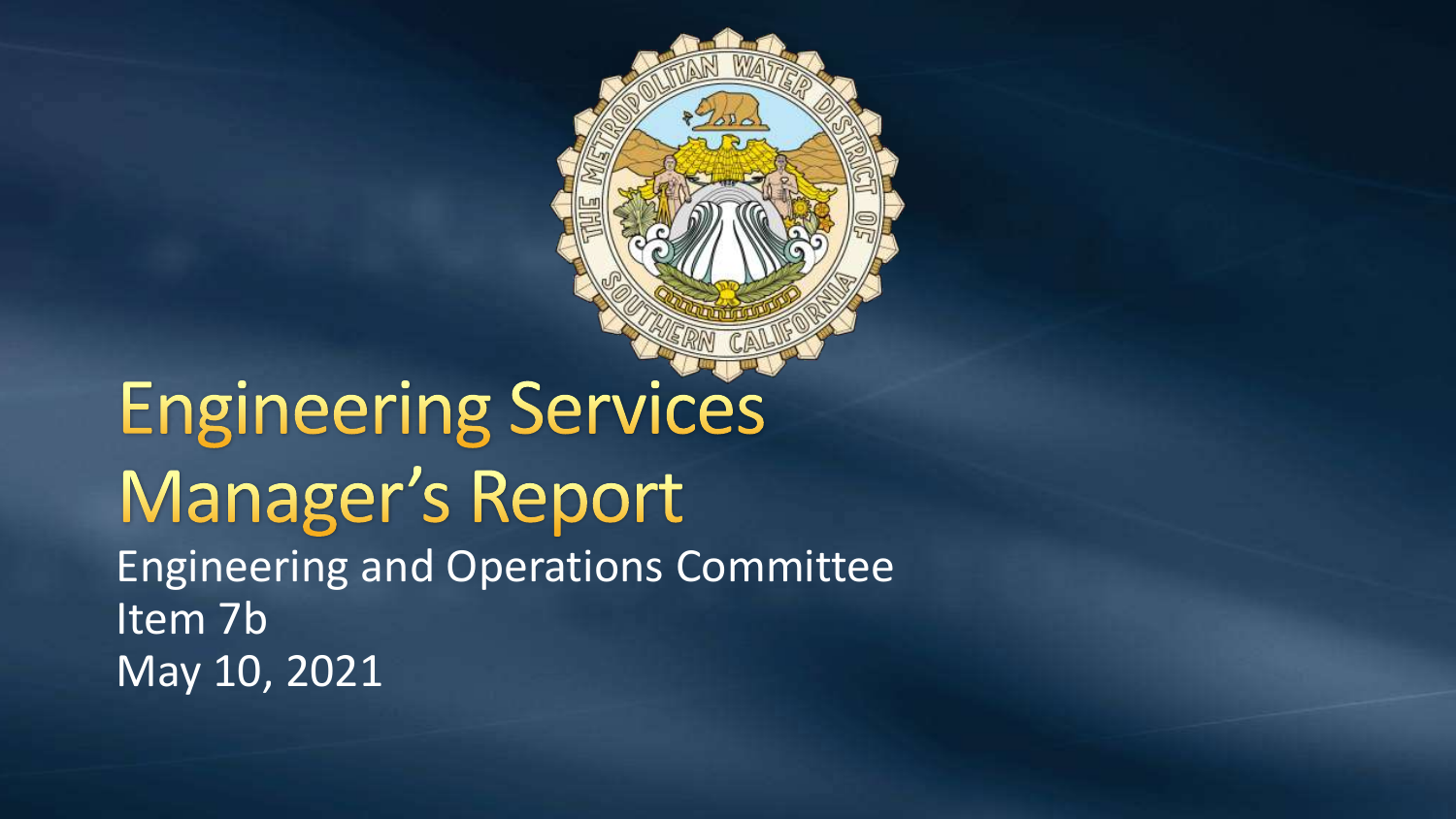### **Construction and Procurement Contracts March 2021**

| <b>Construction &amp; Procurement Contracts Through March 2021</b> |
|--------------------------------------------------------------------|
|--------------------------------------------------------------------|

| Number of Contracts at end of March 2021                       | 39       |
|----------------------------------------------------------------|----------|
| Total Bid Amount of Contracts in Progress at end of March 2021 | \$394M   |
| Contracts Awarded in March 2021                                | $\bf{O}$ |
| Contracts With Notice To Proceed Issued in March 2021          |          |
| <b>Contracts Completed in March 2021</b>                       | $\Omega$ |
| <b>Contract Gross Earnings in March 2021</b>                   | S17.1M   |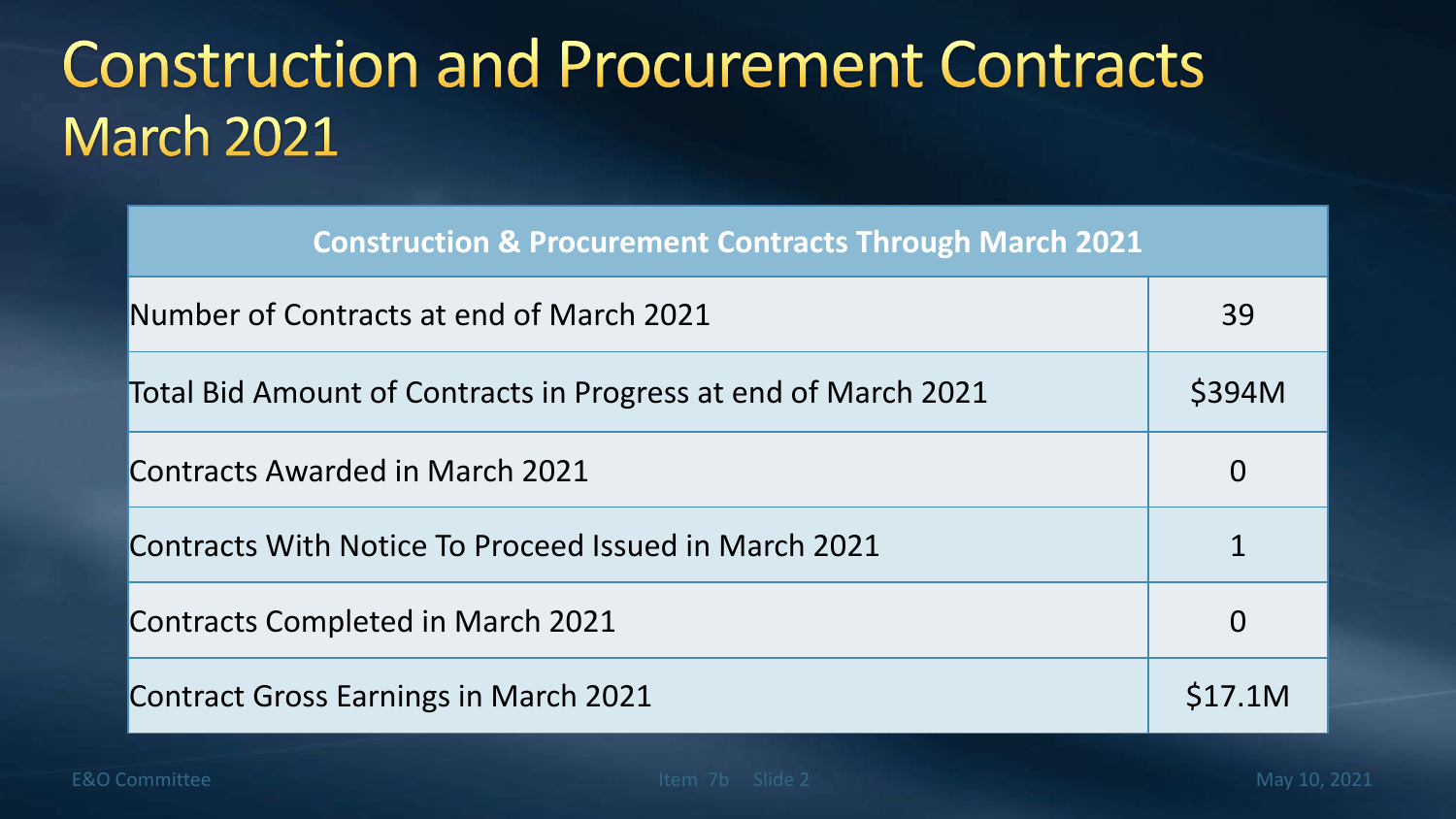### **Natural Hazard Mitigation Plan** Purpose and Need

- **IDENTIFY policies and actions to** reduce risk and future losses from hazards
- Required for FEMA grant funding
	- **E** Hazard mitigation projects
	- $\circ$  \$500M available in 2020
	- **Up to \$50M for each project**



#### Local Mitigation Planning Handbook

**March 2013** 

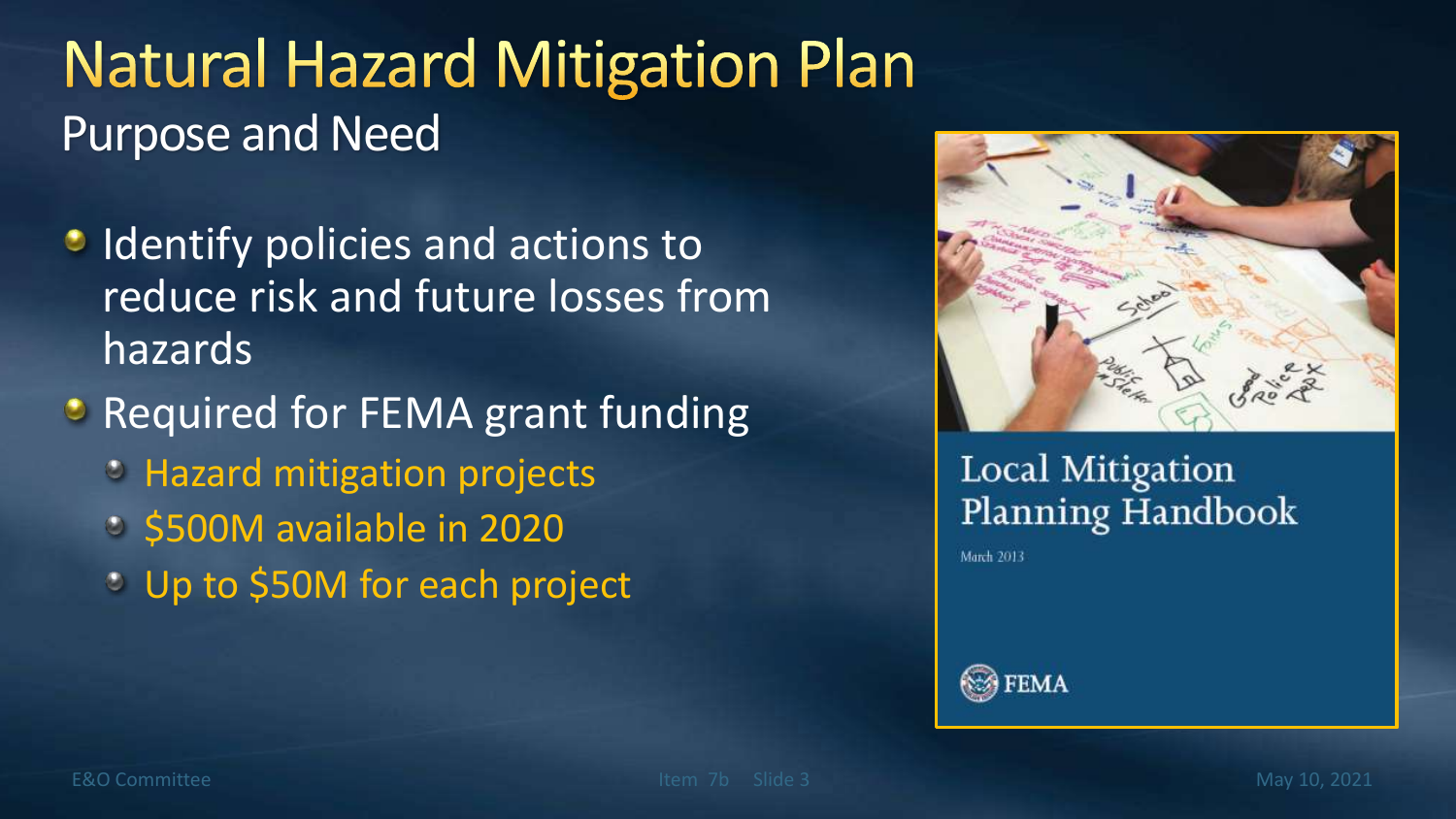## **Natural Hazard Mitigation Plan**

#### **Components**

- Hazard Identification
- Risk Assessment
- *C* Mitigation Strategy
- **Public Outreach**
- Cal OES & FEMA Approval
- Board Adoption (est. Oct. 2022)

#### **Other items**

- **Initial Plan valid for five years**
- **C** FEMA grant funding to develop Plans
	- Up to \$150K



áL)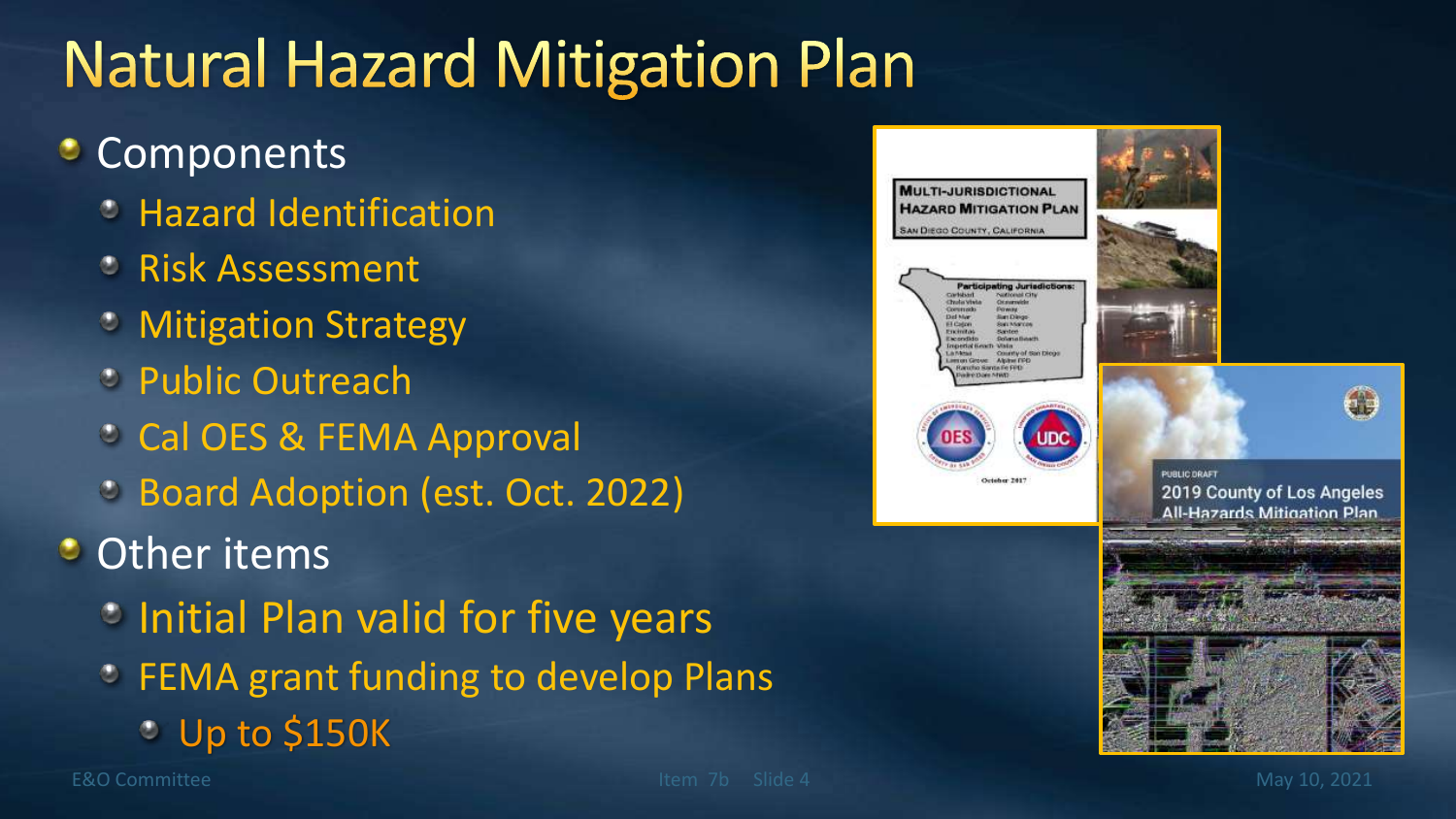## **MWD HQ Building Improvements**



Audio visual and lighting upgrades in board room

E&O Committee Item 7b Slide 5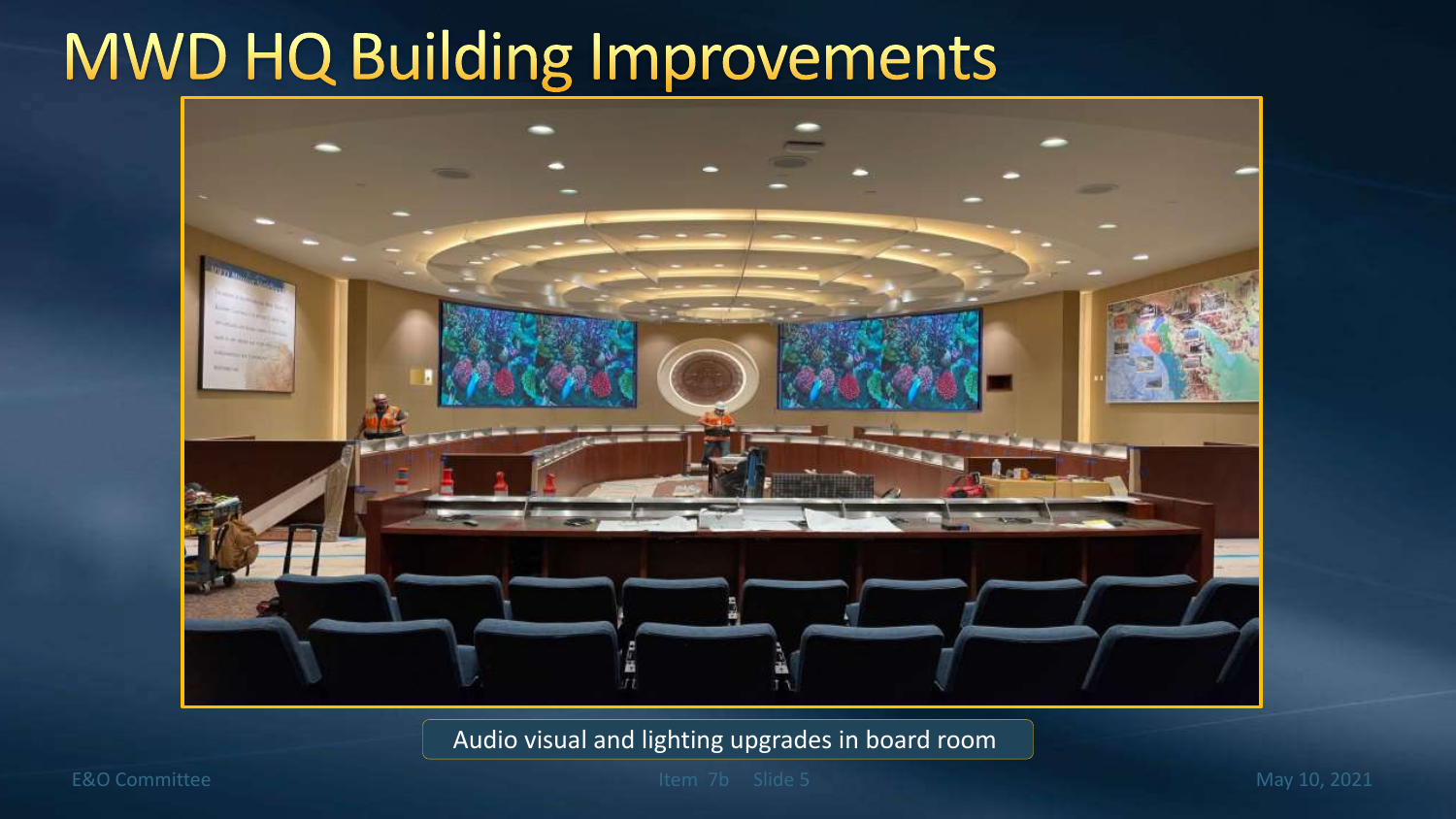# MWD HQ Building Improvements





#### Board Room refurbishments New York New video panel in Rotunda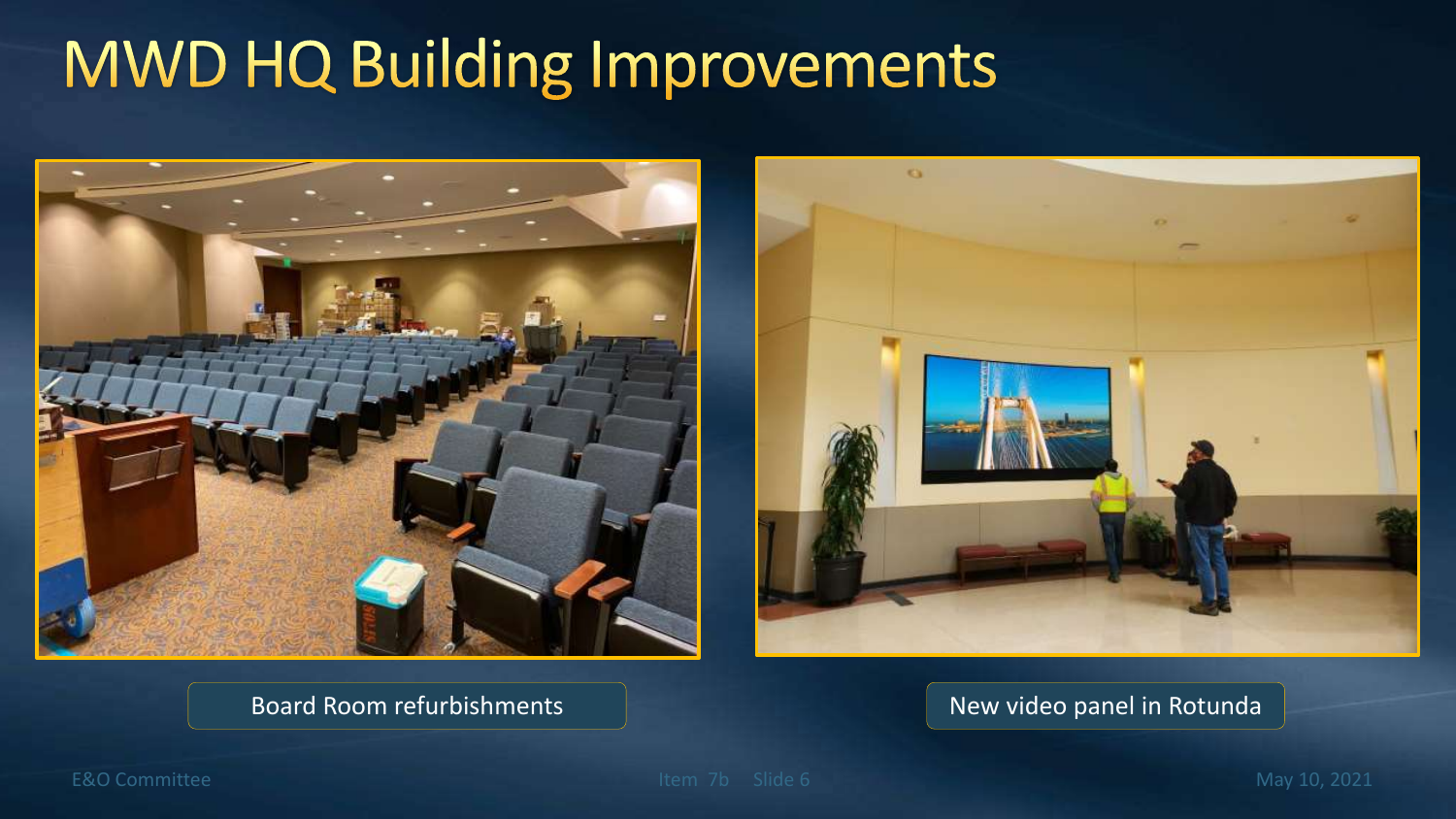## MWD HQ Building Improvements



Final drywall and painting on 11<sup>th</sup> and 12<sup>th</sup> floors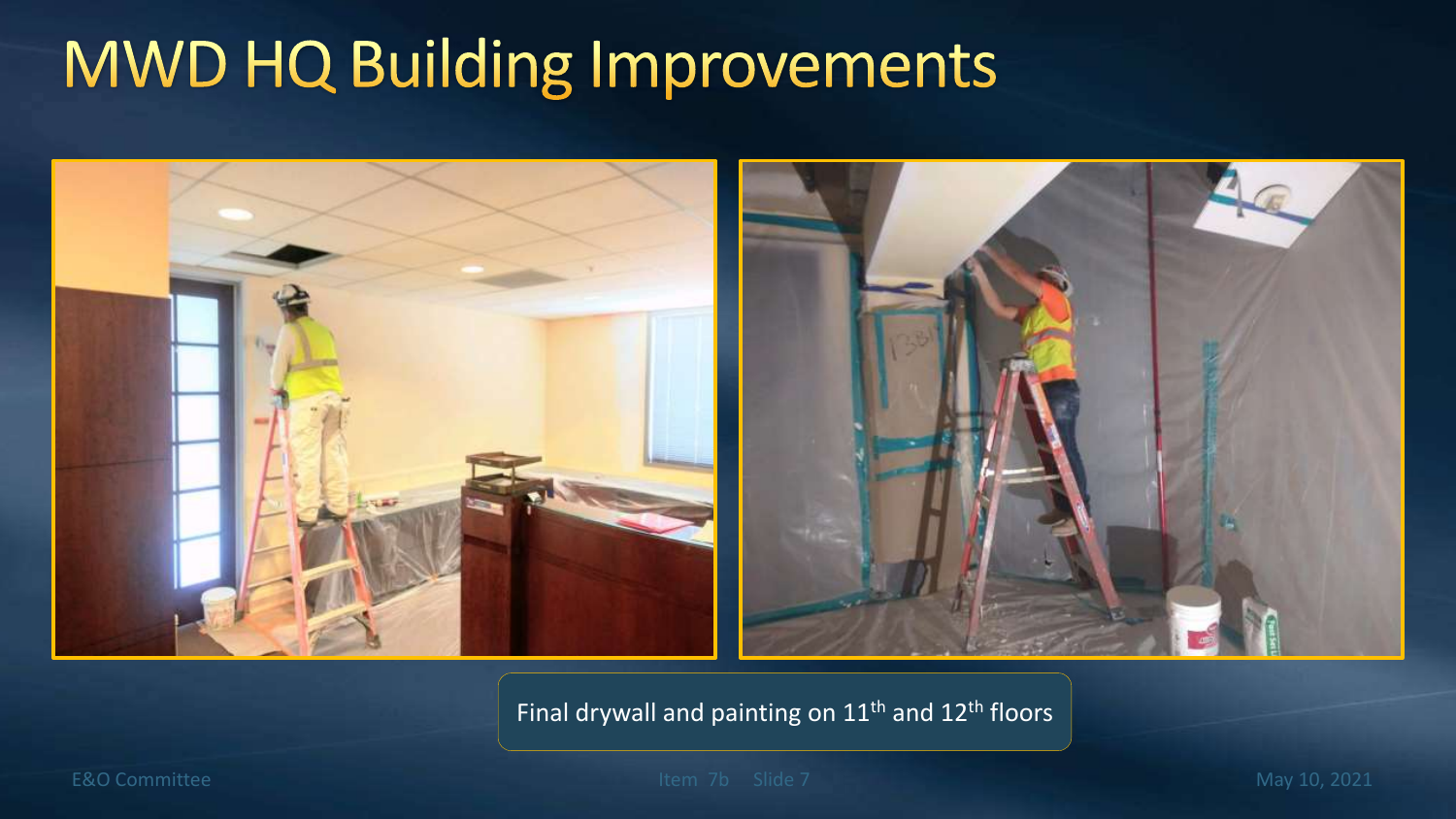#### **Desoto Valve Replacement Project**







Installation of new 42-inch multi-orifice valve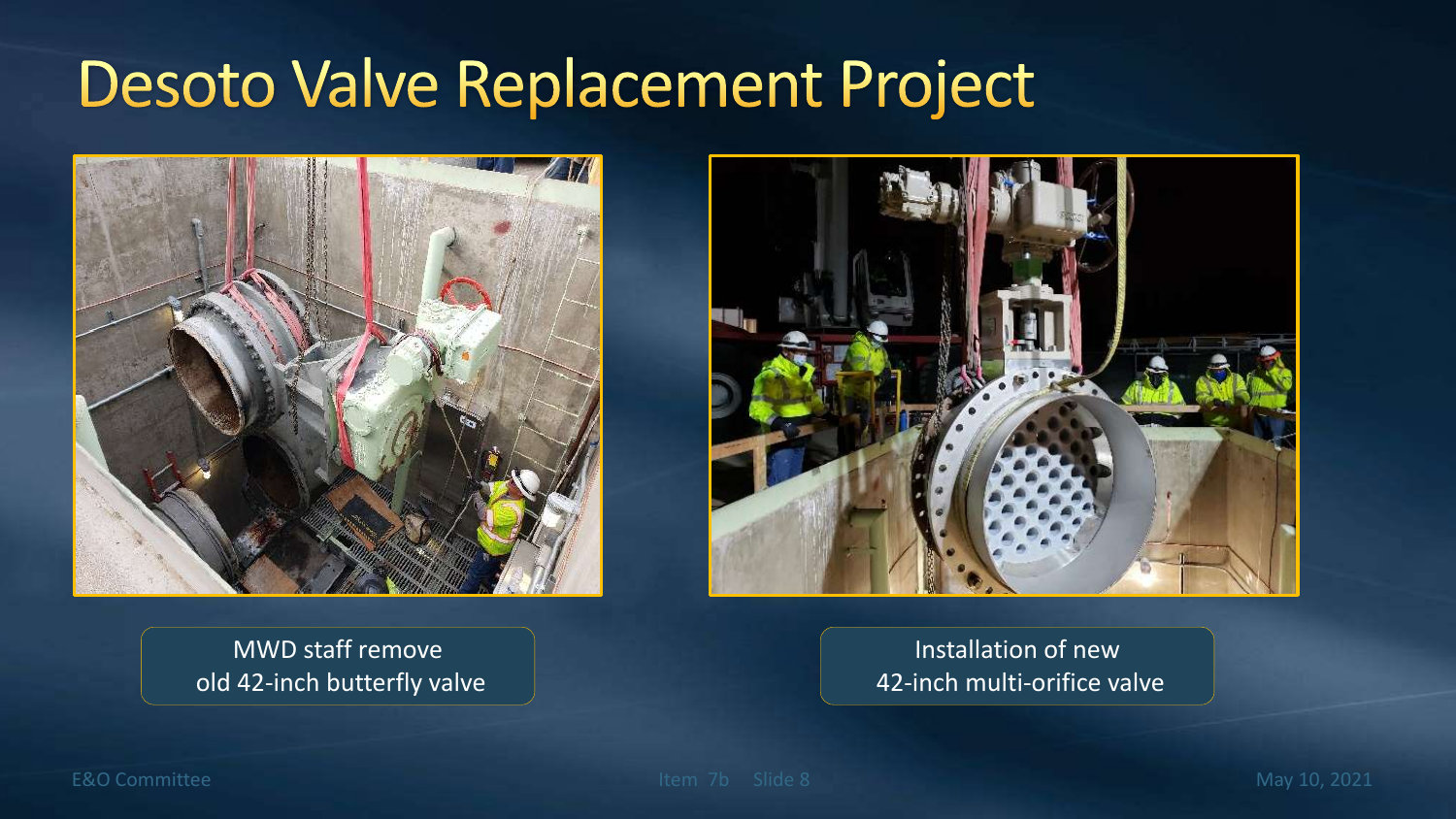#### Desoto Valve Replacement Project



MWD staff install new And the multi-orifice valve MWD staff install wiring for new valve